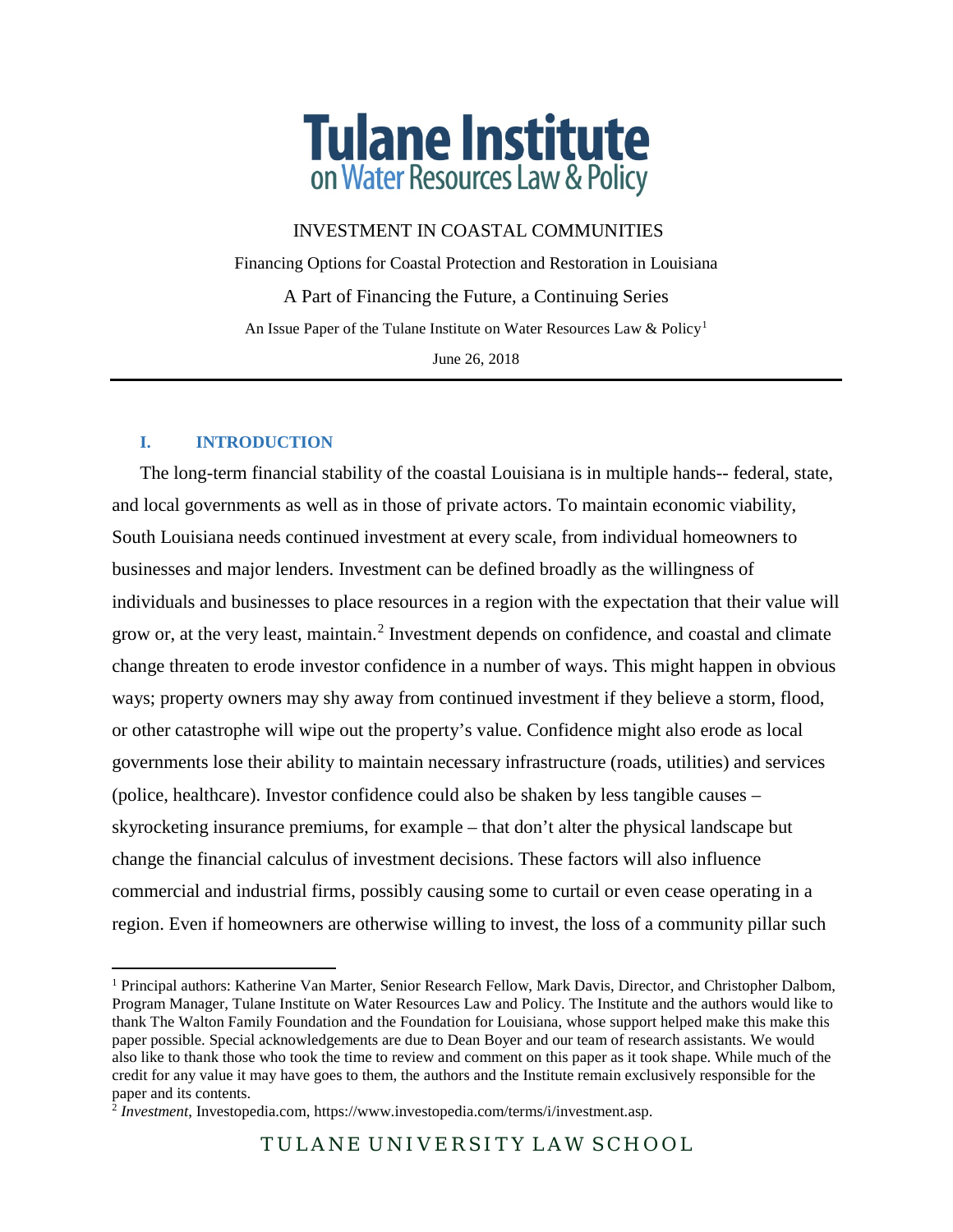as a major employer, hospital, or economic resource (e.g. fisheries) could tip the balance away from viability for coastal communities.

## **II. PROPERTY VALUES & MORTGAGE LENDING**

Property values are the major component in individual wealth for most people in the United States. For the average American over 35, home equity makes up roughly 70% of their net worth.<sup>[3](#page-1-0)</sup> With so much at stake, it is understandable that many coastal homeowners have invested considerable resources in protecting individual properties. Despite the risks, the allure of coastal property still holds sway and there has not, as of yet, been large-scale migration landward or a lack of interest in buying coastal property. "Home buyers tend to think short term, focus on what they can afford and hope that the local infrastructure keeps pace with the rise in sea levels. Home buyers are also generally on their own as they look at prospective properties and try to size up their risk, as real estate agents vary in what they disclose."[4](#page-1-1) However, the housing market is starting to wake up to such risks. Research currently under way shows that middle-income residents are already leaving areas of Miami Beach that suffer from nuisance flooding.<sup>[5](#page-1-2)</sup> From 200[6](#page-1-3) to 2016, median home prices rose  $29.7\%$  across the US.<sup>6</sup> Over the same period, median home prices in high-risk flood areas have fallen by 4.4%.<sup>[7](#page-1-4)</sup>

The average homebuyer might not have access to detailed flood risk disclosures. Mortgage lenders do, however, have the resources to assess climate risks in their lending decisions. Institutional lenders have the power to make decisions that could obviate community resilience efforts. Jim Cason, the Mayor of Coral Gables, Florida, laid out the potential tipping points facing coastal communities. "If property values start to fall…banks could stop writing 30-year mortgages for coastal homes, shrinking the pool of able buyers and sending prices lower still. Those properties make up a quarter of [Coral Gables'] tax base; if that revenue fell, the city would struggle to provide the services that make it such a desirable place to live, causing more

<span id="page-1-0"></span><sup>3</sup> Jim Wang, *Average Net Worth by Age – A Look at American's Wealth & How You Stack Up*, Wallethacks.com, (April 18, 2018) https://wallethacks.com/average-net-worth-by-age-americans/.

<span id="page-1-1"></span><sup>4</sup> Ian Urbina, Perils of Climate Change could Swamp Coastal Real Estate, N.Y. Times (Nov. 24, 2016), https://www.nytimes.com/2016/11/24/science/global-warming-coastal-real-estate.html.

<span id="page-1-2"></span><sup>5</sup> Erika Bolstad, High Ground is Becoming Hot Property as Sea Level Rises, Scientific Am. (May 1, 2017), https://www.scientificamerican.com/article/high-ground-is-becoming-hot-property-as-sea-level-rises/.

<span id="page-1-3"></span><sup>6</sup> Urbina, *supra* note 4.

<span id="page-1-4"></span> $^7$  *Id.*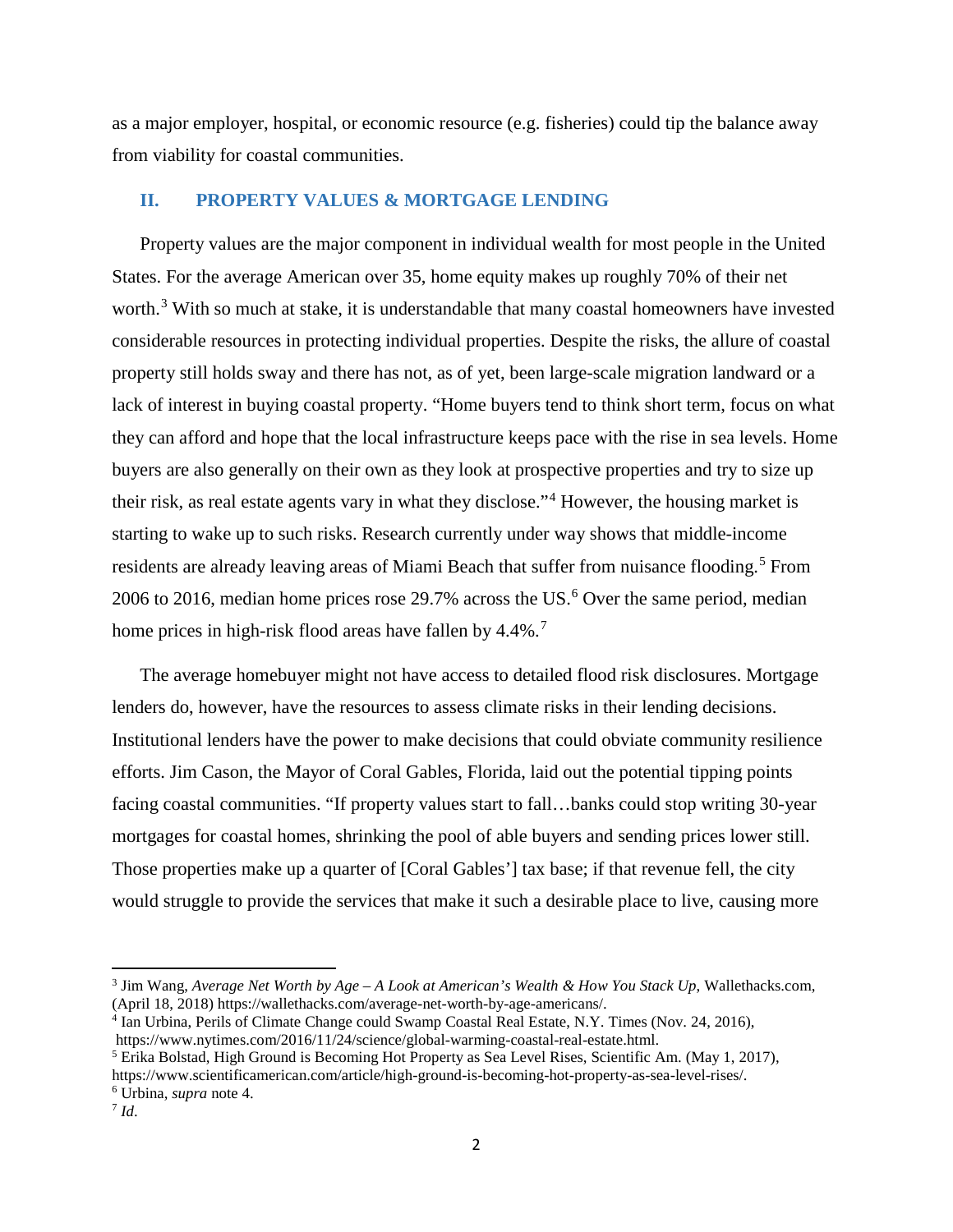sales and another drop in revenue."<sup>[8](#page-2-0)</sup> Lenders in Australia have already begun to lower their loanto-valuation ratios in flood risk areas, placing higher upfront costs on the homeowner and making it harder to transfer property.<sup>[9](#page-2-1)</sup> If mortgage lenders begin to incorporate robust climate risk assessment and actively limit their collateral exposed to climate change, it could trigger a potentially devastating collapse of coastal communities.

The economic ripple effect of declining coastal property values would not be limited to the coast. A 2016 report from the Federal Home Loan Mortgage Corporation (Freddie Mac) warned that the value of coastal homes, which could be "literally underwater", would cease to exist with no expectation of recovery, making it substantially less likely that borrowers would make mortgage payments than other circumstances where home value decreases.<sup>[10](#page-2-2)</sup> Thus, because mortgage-backed securities are frequently bundled and resold to institutional investors who hold them as facets of investment portfolios, the value of these investment portfolios could drop precipitously, or even disappear entirely. This would lead to an economic and social threat that, while gradual, is "likely to be greater in total than those experienced in the housing crisis and Great Recession."[11](#page-2-3)

Another important consideration will be how mortgage underwriters approach changes to the security of their investments. Banks could exert influence directly on individual properties by, for example, requiring borrowers to undertake protections, or they could simply cut entire parishes, towns, or latitudes out of their lending portfolios. Where financially feasible, homeowners are investing in protections for their investments, such as raising their homes or building seawalls.<sup>[12](#page-2-4)</sup> However, many property owners in coastal municipalities most affected by rising sea levels and decreasing property values do not have the disposable income available for these projects. Furthermore, there is limited value to these individual investments "when surrounding areas do not keep pace and flooding or the rise in sea levels swamps nearby

<span id="page-2-0"></span><sup>8</sup> Christopher Flavelle, *The Nightmare Scenario For Florida's Coastal Homeowners*, Bloomberg (Apr. 19, 2017, 4:00 PM CDT), https://www.bloomberg.com/news/features/2017-04-19/the-nightmare-scenario-for-florida-scoastal-homeowners.

<span id="page-2-1"></span><sup>9</sup> Kate Mackenzie with Brinsley Marlay, John Connor, Erwin Jackson and Luke Menzies, There Goes the Neighbourhood: Australian Housing and the Financial Sector 25 (The Climate Institute 2016).

<span id="page-2-2"></span><sup>&</sup>lt;sup>10</sup> Sean Becketti, Brock Lacy, Economic and Housing Resource Insight 6 (Freddie Mac 2016).

<span id="page-2-3"></span> $11$  Id.

<span id="page-2-4"></span><sup>12</sup> Ubina, *supra* note 4.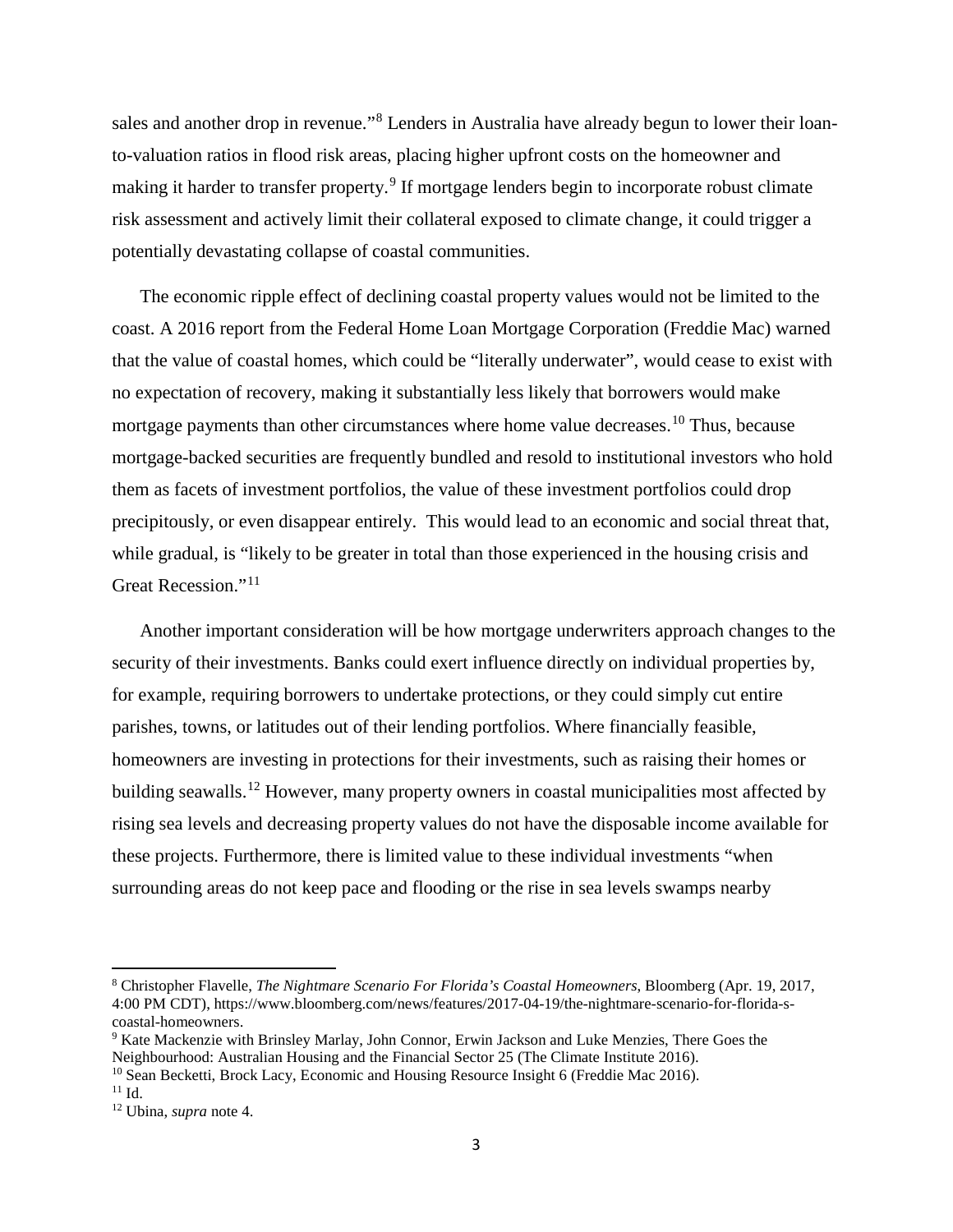roads."<sup>[13](#page-3-0)</sup> Thus, the role of parish and municipal governments in protecting the value of their citizen's property values, and instilling confidence in mortgage lenders and banks, is inherently tied to their ability to learn to live with the rising water.

One way that governments can easily protect the property values of their citizens and assuage the concerns of lenders is through active participation in the Community Rating System (CRS) of the National Flood Insurance Program (NFIP).<sup>[14](#page-3-1)</sup> CRS is a voluntary program for communities in good standing with the NFIP that awards points for community activities that lower risk, and these points are transferred into discounts on insurance rates for property owners. [15](#page-3-2) Discounts range from 5% to 45% and increase in 5% increments.<sup>[16](#page-3-3)</sup> In order to be eligible for the program, the community must maintain FEMA elevation certificates for buildings built after the date of its CRS application.[17](#page-3-4) Additionally, if the community is a repetitive loss community, they must "prepare, adopt, implement, and update a comprehensive flood hazard mitigation plan using a standard planning process."<sup>[18](#page-3-5)</sup> Outside of these mandatory requirements, all other point-eligible programs can be discretionarily implemented.[19](#page-3-6)

The savings available through participation in the CRS program are substantial, yet many eligible communities in Louisiana are not participating in the program.<sup>[20](#page-3-7)</sup> Most of these communities are already implementing the policies and programs viable for points under the program. However, government officials have difficulties complying with the administrative aspects of the program, like documenting programs and policies, due to lack of capacity and funding for a full-time position. It is imperative that coastal communities prioritize creating a specified, full-time CRS program position or division within their governmental structure. This could be facilitated through regulations aimed at strengthening or beginning compliance, or

 $\overline{\phantom{a}}$ 

<sup>13</sup> *Id*.

<span id="page-3-1"></span><span id="page-3-0"></span><sup>&</sup>lt;sup>14</sup> Fed. Emergency Mgmt. Agency, Community Rating System A Local Official's Guide to Saving Lives Preventing Property Damage Reducing the Cost of Flood Insurance 2 (National Flood Insurance Program 2016). <sup>15</sup> *Id*.

<span id="page-3-3"></span><span id="page-3-2"></span><sup>16</sup> *Id* at 3.

<span id="page-3-4"></span><sup>17</sup> *Id* at 4.

<span id="page-3-5"></span><sup>18</sup> *Id* at 6.

<span id="page-3-6"></span><sup>19</sup> *See id* at 8.

<span id="page-3-7"></span><sup>&</sup>lt;sup>20</sup> Fed. Emergency Mgmt. Agency, Community Rating System 18-19 (National Flood Insurance Program 2016); Community Rating System Participation State Maps[, https://www.fema.gov/media-library/assets/documents/27808](https://www.fema.gov/media-library/assets/documents/27808) (Federal Emergency Management Agency, 2018).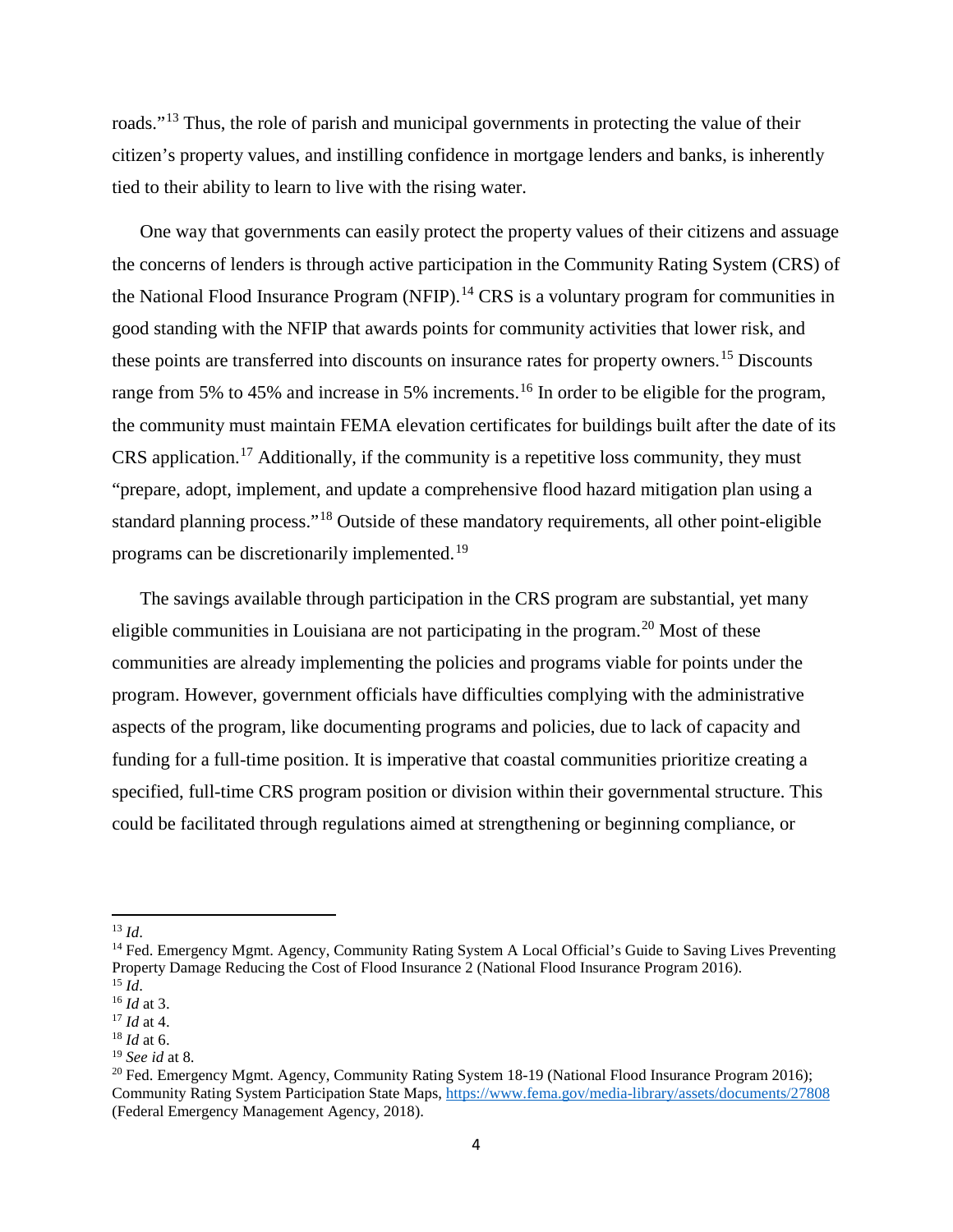through independent initiative within the agencies and offices best suited to handle these questions.

Should a coastal community actively participate in CRS, thereby lowering insurance rates for its property owners, funds will become available for use on other non-structural projects. A good example of this is home elevation. Though a moderate rise in elevation may just be 1 to 2% of the construction cost of a new home, it's vastly more expensive to elevate an existing home, with an average cost of \$160,000 for a seven foot increase in height.<sup>[21](#page-4-0)</sup> By saving homeowners money on their insurance premiums through participation in CRS, property owners are one step closer to affording these types of mitigation efforts. Further, home elevation can lead to greater CRS discounts, completing the circle. These smaller investments, coupled with strong structural protections and active community engagement, can vastly extend community viability and lender confidence.

## **III. IMPACT INVESTING & COASTAL RESTORATION**

Investors have wide discretion when choosing in which companies and communities to invest. As investors consider where to place their finances, they are increasingly looking for businesses and other investments that catalyze not only financial capital, but social capital as well. Specifically, investors are relying on a set of criteria, referred to as environmental, social, and governance (ESG), which are ethical factors that investors consider when determining in which companies and locations to invest.<sup>[22](#page-4-1)</sup> ESG criteria are part of the larger trend of socially responsible investing ("impact investing"). Impact investors look to maximize profits while also supporting socially responsible, environmentally conscious, ethical businesses. Although they incorporate monetary considerations into investment determinations, they do not value profit over ethics; instead, they strive to create a balance between the two. Further, investors do not follow a specific formula for ESG analysis; different investors may prioritize different factors. Some may focus primarily on the environment, and therefore would want to look into specifics like a company's contribution to climate change. Others may place more emphasis on the social aspect by examining a company's labor practices and how ethically sound they may be.

<span id="page-4-1"></span><sup>22</sup> *Environmental Social and Governance (ESG) Criteria*, Investopedia,

<span id="page-4-0"></span><sup>21</sup> Amanda Kolson Hurley, *The House of the Future is Elevated*, Citylab (Dec. 8, 2017), https://www.citylab.com/design/2017/12/the-house-of-the-future-is-elevated/540327/.

https://www.investopedia.com/terms/e/environmental-social-and-governance-esg-criteria.asp.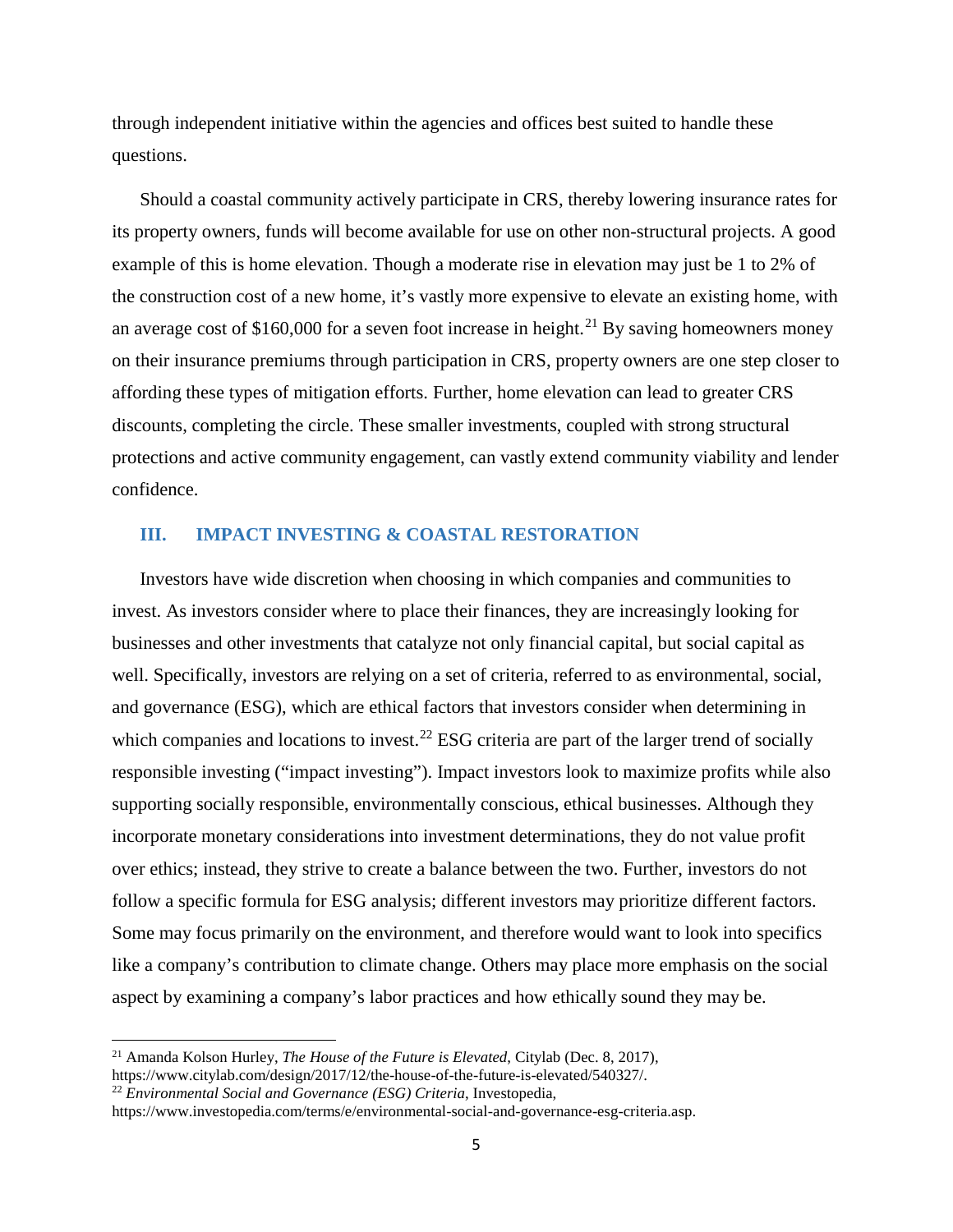Additionally, although these investors may have a genuine interest in promoting ethical business practices, they also may be utilizing ESG analysis because it can be inherently more profitable. For example, the BP oil spill and the Volkswagen emissions scandal lost these companies, and their investors, large sums of money in fines and punitive settlements.<sup>23</sup>

Impact investing has grown more popular in recent years, and trends have emerged as to what specific factors impact investors assess. According to an August 2017 Callan survey, 37% of plan sponsors<sup>[24](#page-5-1)</sup> incorporate ESG criteria into their investment analysis.<sup>[25](#page-5-2)</sup> Three areas that ESG investors assess have been prioritized recently – climate change, equal pay, and executive compensation.[26](#page-5-3) As ESG analysis becomes more prominent in investment practices, environmental concerns are given more weight. Today's environmental factors under consideration by investors go much further than simply analyzing a company's carbon footprint, a common practice under corporate strategies looking to manage for the triple bottom line.<sup>[27](#page-5-4)</sup> Now, investors are looking more closely at the specifics – waste management, water and resource use, energy efficiency, use of renewable energy, and climate change adaptation.<sup>[28](#page-5-5)</sup> Climate change adaptation, particularly, is an attractive component of ESG management. According to the Asset Owner Disclosure Project, a measurement of the top 500 asset owners in the world, nearly one in five asset owners now has a staff dedicated to integrating climate risk into investments, and two in five now incorporate climate change into their policy frameworks.<sup>[29](#page-5-6)</sup>

 $\overline{a}$ 

<span id="page-5-1"></span><span id="page-5-0"></span><sup>&</sup>lt;sup>23</sup> Order and Judgment Granting Final Approval of Economic and Property Damages Settlment and Confirming Certification of the Economic and Property Damages Settlement Class at 1-15, Bon Secour Fisheries, Inc., et al. v. BP Exploration & Production Inc., MDL NO. 2179 (E.D. La. *filed* Dec. 21, 2012); Volkswagen Clean Air Act Civil Settlement, Envtl. Prot. Agency, https://www.epa.gov/enforcement/volkswagen-clean-air-act-civil-settlement. <sup>24</sup> "A plan sponsor is a designated party, usually a company or employer that sets up a healthcare or retirement plan, such as a 401(k), for the benefit of the organization's employees. The responsibilities of the plan sponsor include determining membership parameters, investment choices, and in some cases, providing contribution payments in the form of cash and/or stock." *Plan Sponsor*, Investopedia, https://www.investopedia.com/terms/p/plansponsor.asp. <sup>25</sup> Callan LLC, *Callan's 2017 Survey of Institutional Investors Reveals ESG Adoption Trends*, Callan.com,

<span id="page-5-3"></span><span id="page-5-2"></span>https://www.callan.com/press-release-callan-2017-survey-of-institutional-investors-reveals-esg-trends/. <sup>26</sup> Greg DePersio, *3 Trends to Watch in ESG Investing*, Investopedia,

https://www.investopedia.com/articles/investing/030316/3-trends-watch-esg-investing.asp (last updated Jan. 2, 2018, 7:00 A.M. EST).

<span id="page-5-4"></span><sup>&</sup>lt;sup>27</sup> A term of art referring to "a company's degree of social responsibility, its economic value, and its environmental impact." *Triple Bottom Line*, Investopedia, https://www.investopedia.com/terms/t/triple-bottom-line.asp. <sup>28</sup> *Helping Investors Understand the Importance of ESG*, Forbes.com,

<span id="page-5-6"></span><span id="page-5-5"></span>https://www.forbes.com/sites/christopherskroupa/2017/06/19/helping-investors-understand-the-importance-of-esg/. <sup>29</sup> Assest Owners Disclosure Project, Global Climate Index 2017, http://aodproject.net/global-climate-index-2017.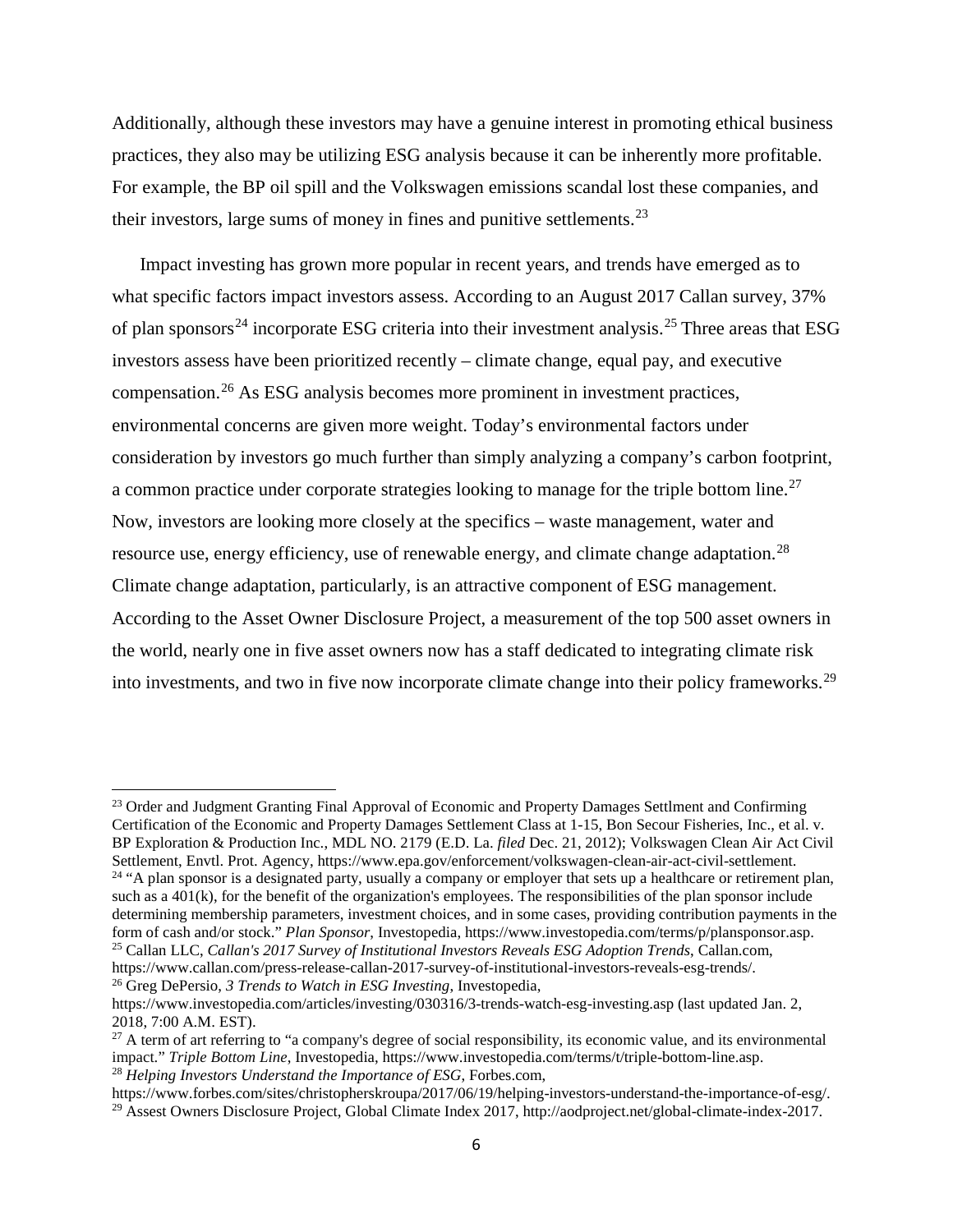ESG criteria analysis is crucial to coastal investment because of the serious effects that lessconscious investments can have on fragile coastal environments, both socially and ecologically. While the Coastal Master Plan calls for an integrated coastal investment and wetland restoration policy<sup>30</sup>, there is still much to be done to attract private investments in coastal restoration. Currently, such investment is largely centered on community building and workforce development. For example, ExxonMobile has a well-developed ESG investment strategy, with community investments totaling  $$242$  million.<sup>[31](#page-6-1)</sup> While the majority of these investments are directed at "civic and community", Exxon has also invested in higher education, health, the arts and culture, and the environment.<sup>[32](#page-6-2)</sup> In Exxon's 2017 Summary Annual Report, they discuss corporate sustainability and appear to put a strong focus on the environment; stating their support for the Paris Agreement and use of energy efficient technologies.<sup>[33](#page-6-3)</sup> However, investments into education incentives have proved most popular at the company. ExxonMobile has been an active participant in the training and education of Louisiana residents in  $STEM<sup>34</sup>$  $STEM<sup>34</sup>$  $STEM<sup>34</sup>$  fields, awarding a \$13 million grant to the National Math and Science Initiative in order to expand Louisiana's STEM program in 2016.[35](#page-6-5) This funding helped to spur an increase in qualifying math, science, and English Advance Placement exam scores at schools in the program.[36](#page-6-6)

Those qualified in these fields are particularly ready to engage with water resource management and coastal restoration, a fact that has not gone unnoticed by investors into Louisiana. At the end of 2017, IT company DXC Technologies chose New Orleans as the home for its new "Transformation Center".<sup>[37](#page-6-7)</sup> This investment was spurred, at least in part, by a large incentive package from the state, \$25 million of which will be dedicated to STEM education in

<span id="page-6-0"></span> $30$  Coastal Protection and Restoration Authority, 2017 Coastal Master Plan, http://coastal.la.gov/wpcontent/uploads/2017/04/2017-Coastal-Master-Plan\_Web-Book\_CFinal-with-Effective-Date-06092017.pdf. <sup>31</sup> ExxonMobil, 2016 Community Investments By Focus Area,

<span id="page-6-1"></span>http://corporate.exxonmobil.com/en/community/corporate-citizenship-report/charts/community-investments-byfocus-area-chart?parentId=c1f2fc43-1c09-4c34-8d85-227a1f30b773.

<span id="page-6-2"></span><sup>32</sup> *Id.* 

<span id="page-6-3"></span><sup>33</sup> ExxonMobil, 2017 Summary Annual Report 30 (2017), cdn.exxonmobil.com/~/media/global/files/summaryannual-report/2017-summary-annualreport.pdf.

<span id="page-6-4"></span><sup>&</sup>lt;sup>34</sup> Science, Technology, Engineering and Medicine.

<span id="page-6-5"></span><sup>35</sup> Press Release, Louisiana Students, Teachers to Benefit from Expansion of National Math Science Initiative's College Readiness Program (Feb. 25, 2016), http://www.nms.org/News-and-Views/News/Louisiana-Students,- Teachers-to-Benefit-from-Expan.aspx.

<span id="page-6-6"></span><sup>36</sup> Charles Lussier, *ExxonMobil-funded program credited with expansion of AP at capital region high schools*, The Advocate, Jan. 22, 2018.

<span id="page-6-7"></span><sup>37</sup> Katherine Sayre, *DXC Technology is a win 'we will celebrate for a long time to come': Gov. Edwards*, The Times Picayune, Nov. 13, 2017.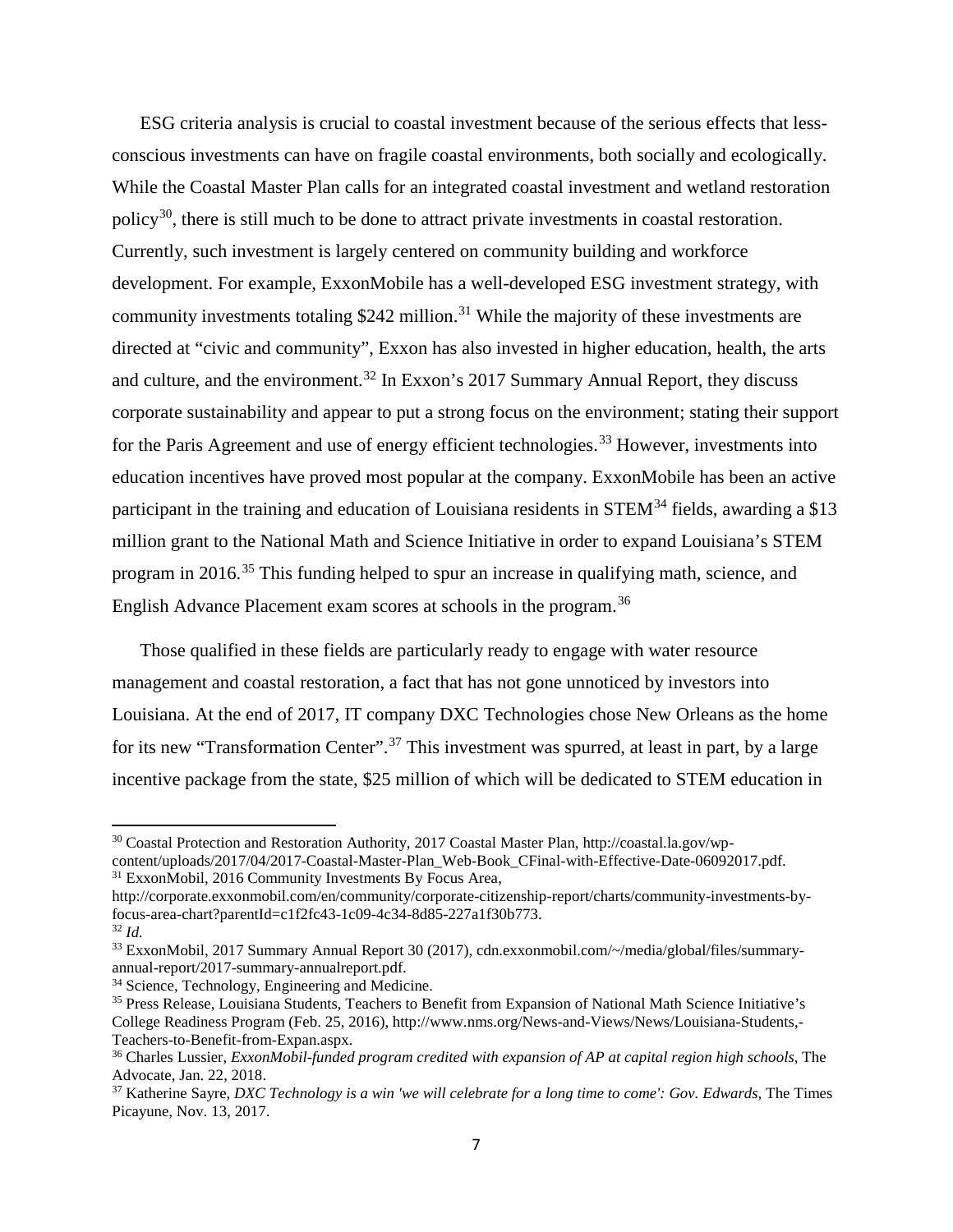Louisiana's colleges and universities, in return for an agreement by DXC to recruit from the funded schools.<sup>[38](#page-7-0)</sup> Although projected job and impact numbers have proved to be hard to fulfill, Louisiana Economic Development estimates this will create 2,257 indirect jobs for the area and the LSU Economics & Policy Research Group estimates the project will translate to \$64.3 million in new state taxes and  $$868.4$  million in new state earnings.<sup>[39](#page-7-1)</sup>

In contrast, there is very limited coastal infrastructure investment by private parties, with much of corporate impact investing focused on business climate improvement rather than project-specific infrastructure development. Coastal infrastructure investment can be broken down into two categories: gray infrastructure, such as roads and buildings; and green infrastructure, such as wetlands and barrier islands.<sup>[40](#page-7-2)</sup> Of course, both types of investment are essential to combating the impact of climate change; however, there is currently much more private investment into gray infrastructure, such as roads. This could be problematic where the long-term environmental impact of these developments is not partnered with green infrastructure development by the corresponding governmental entities.<sup>[41](#page-7-3)</sup> With governmental entities lacking the necessary funds, private and non-profit entities have also had to serve as the primary investors in green infrastructure development, with entities like America's Wetland Foundation choosing to invest in pilot projects that build and maintain essential green infrastructure on the  $\cos t$ <sup>[42](#page-7-4)</sup>

However, with a massive gap between the funds that are available and the actual cost of coastal restoration, there can, and should be, a larger role for private impact investors into coastal infrastructure. Currently, a variety of legal and financial mechanisms are being created that will help support investment into infrastructure and coastal resilience. One method is environmental impact bonds (EIB), a type of green bond. Usually, an outside group coordinates an EIB by aligning and connecting municipalities with investors, and determine the parameters of the bond,

<span id="page-7-0"></span><sup>38</sup> *Id.* 

<span id="page-7-1"></span><sup>&</sup>lt;sup>39</sup> Press Release, Gov. Edwards And Mayor Landrieu Announce DXC Technology To Create 2,000 Jobs in New Orleans (Nov. 13, 2017), https://www.opportunitylouisiana.com.

<span id="page-7-2"></span><sup>40</sup> Erin Mccreless & Michael W Beck, *Rethinking Our Global Coastal Investment Portfolio*, 3 Journal of Ocean and Coastal Economics (2017).

<span id="page-7-3"></span> $41$  *Id.* 

<span id="page-7-4"></span><sup>42</sup> America's Wetland Foundation, Gulf Intracoastal Waterway (GIWW) Shoreline Restoration

Project, https://www.americaswetland.com/photos/010418-AWF-GIWWProjectOverviewREV2.pdf.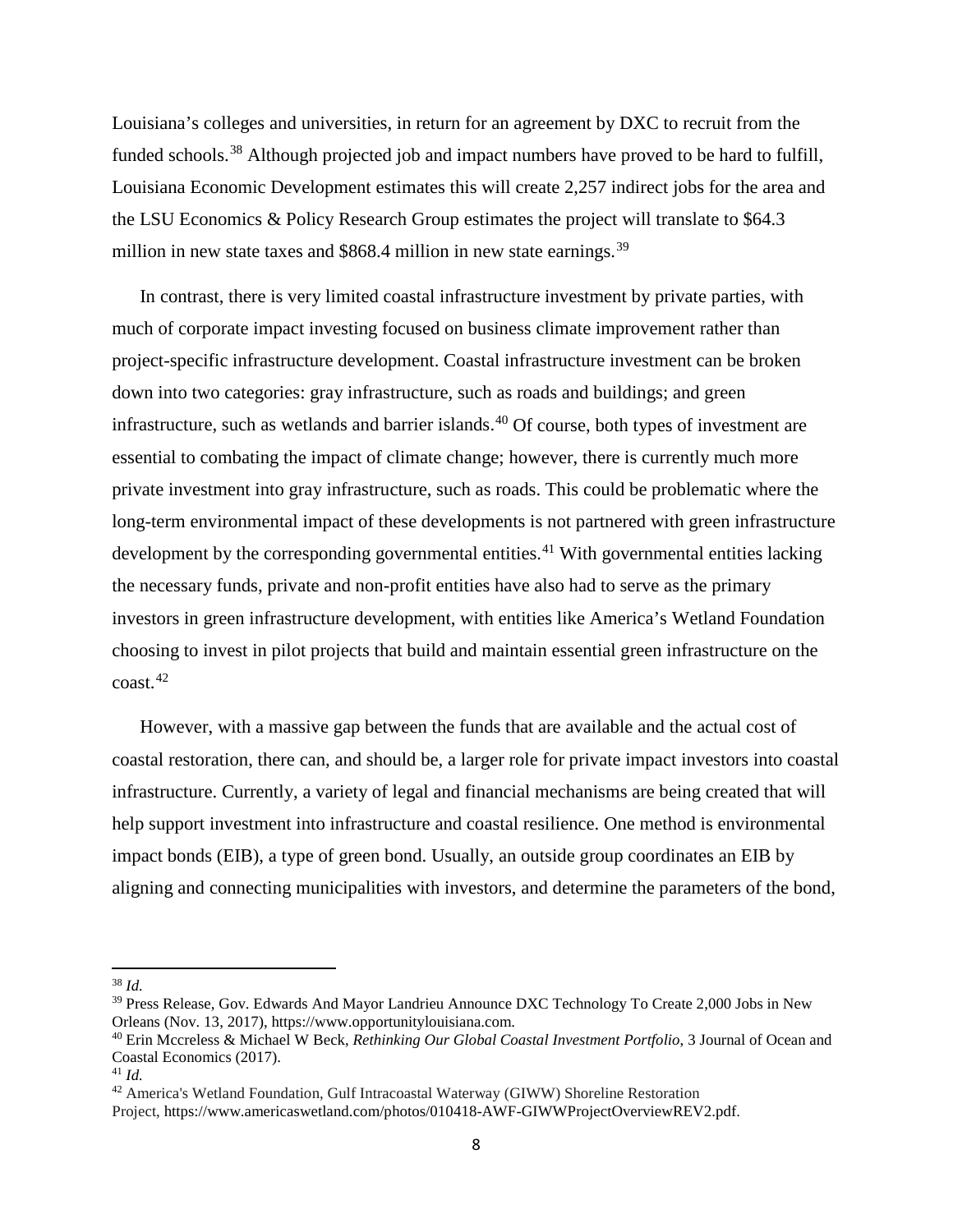such as time frames, expected outcomes, and other key factors.<sup>[43](#page-8-0)</sup> Then, investors provide the capital upfront through the purchase of the EIBs from the issuing municipality.<sup>[44](#page-8-1)</sup> Next, the municipality constructs the project, and its outcomes are evaluated by an independent third party.<sup>[45](#page-8-2)</sup> Finally, the municipality repays the investors contingent on the expected outcomes.<sup>[46](#page-8-3)</sup> Key to the success of these bonds is that the return is based on the outcomes of the project. Diego Herrera of the Environmental Defense Fund's Mississippi River Delta restoration team explains it as such: "There would be agreed-upon natural infrastructure performance tiers that may, for example, give investors additional payments if outcomes are better than expected. Likewise, if the project has lower-than-expected performance, the payor could receive back a portion of the interest investors would otherwise earn."[47](#page-8-4)

Environmental impact bonds are already being used for natural infrastructure projects that support water quality. The key example is Washington D.C.'s water utility, who contracted the first ever EIB by selling \$25 million in a tax exempt EIB to Goldman Sachs and the Calvert Foundation, using the funds towards a clean water project that manages storm water runoff and river pollution through green infrastructure.<sup>[48](#page-8-5)</sup> This model can be used for coastal restoration purposes as well. A recent example of this is that NatureVest, the conservation-investing unit of the Nature Conservancy, awarded the Environmental Defense Fund (EDF) a Conservation Investment Accelerator Winner.<sup>[49](#page-8-6)</sup> Under this award, EDF will receive a grant, which they intend to use to develop an EIB.<sup>[50](#page-8-7)</sup> The EIB will go towards funding a wetland restoration project from the Coastal Master Plan.<sup>[51](#page-8-8)</sup> The EIB plans to bring together government, corporate, and non-profit resources to accelerate the coastal restoration, and has the potential to save the state millions of

l

<span id="page-8-7"></span><sup>50</sup> *Id.* 

<span id="page-8-0"></span><sup>43</sup>Programs & Initiatives, *Environmental Impact Bonds*, Chesapeake Bay Foundation, http://www.cbf.org/how-wesave-the-bay/programs-initiatives/environmental-impact-bonds.html.

<span id="page-8-1"></span><sup>44</sup> *Id.* 

<span id="page-8-2"></span><sup>45</sup> *Id.* <sup>46</sup> *Id.*

<span id="page-8-4"></span><span id="page-8-3"></span><sup>47</sup> Diego Herrera, *Environmental impact bonds: Next big thing for green investments?*, Environmental Defense Fund Blog (Jul 14, 2017), https://www.edf.org/blog/2017/07/14/environmental-impact-bonds-next-big-thing-greeninvestments.

<span id="page-8-5"></span><sup>48</sup> *Id.* 

<span id="page-8-6"></span><sup>49</sup> Press Release, Environmental Defense Fund, EDF Designing First Ever Environmental Impact Bond for Wetland Restoration (Oct 3, 2017), https://www.edf.org/media/edf-designing-first-ever-environmental-impact-bond-wetlandrestoration.

<span id="page-8-8"></span><sup>51</sup> *Id.*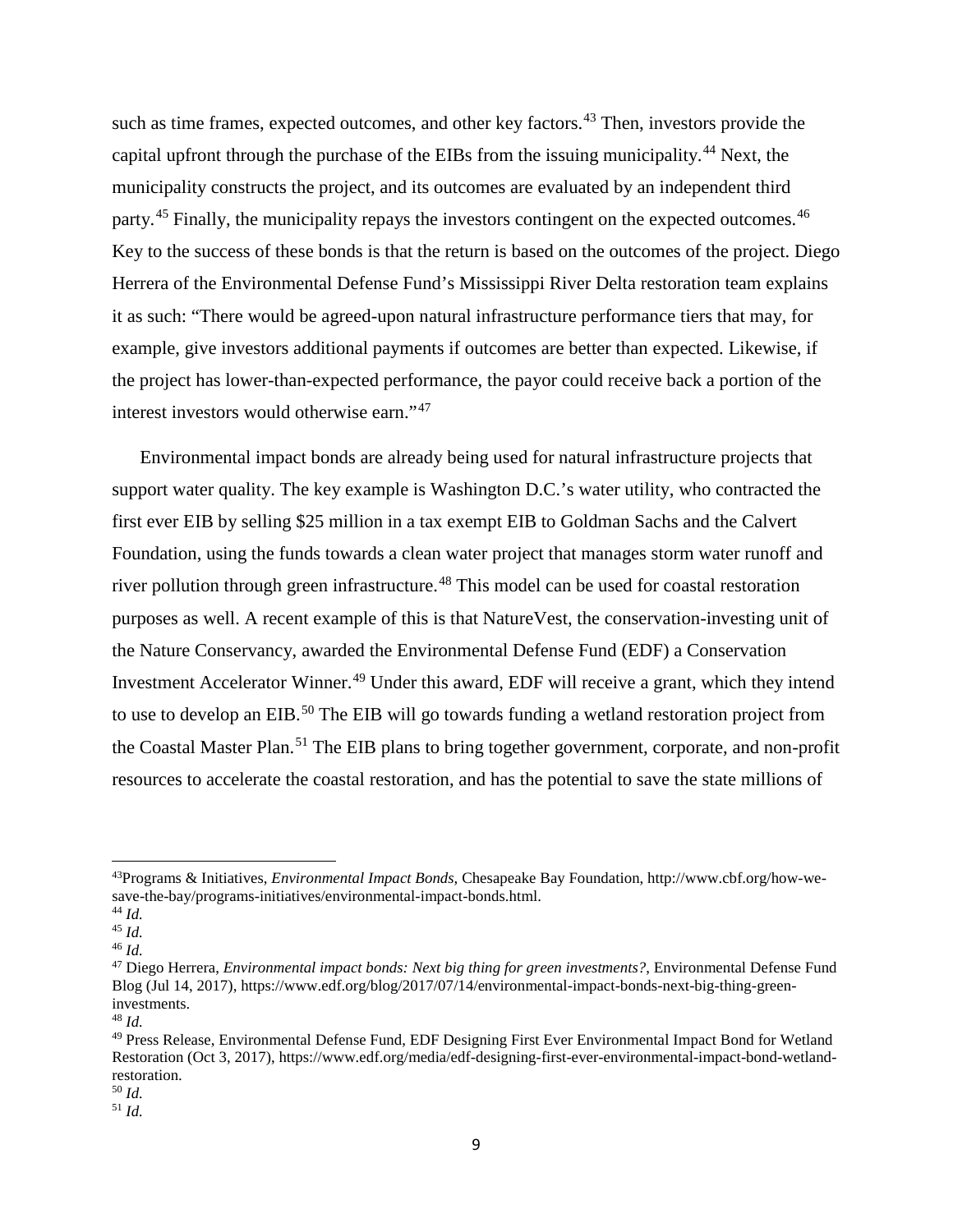dollars over the next decade.<sup>[52](#page-9-0)</sup> These opportunities should not be overlooked by public entities as they are trying to fill the space between the finances they have and the finances they need. Impact investing makes up a small part of overall investing currently, about 1% or roughly \$77 billion; however, it is expected to grow to as large as \$700 billion by  $2020$ <sup>[53](#page-9-1)</sup>. That surge of interest coupled with the time and dollars savings associated with early action suggest that the time to fully explore these options is now.

As public entities look towards attracting these types of investments in the future, they should begin collecting and providing complete ESG data for investors in municipal bonds and infrastructure partnerships. By incorporating environmental data into risk assessments, municipalities allow private investors to apply a holistic approach to investment decisions by evaluating factors such as municipal adherence to regulations, debt incurred due to mitigation activities, and climate-change preparedness.<sup>[54](#page-9-2)</sup> Municipalities can do this by not only keeping adequate records on the mentioned data, but also by developing the tax base and management systems to support it. Additionally, developing mechanisms on the municipal level for tracking spending on and implementation of infrastructure projects can allow for a more cohesive approach to coastal resiliency, providing potential investors with a roadmap showing how each infrastructure project interacts with the others. This shows investors that their public partner is committed to mitigating the impacts of climate change through the continual promotion of green infrastructure development, thereby minimizing future risks to their investments. Finally, governments should consider their current contracting and procurement regulations, ensuring that they are conducive to attracting impact investors who may not fit into the traditional models of municipal contracting.

## **IV. CONCLUSION**

As the Louisiana coast continues to change due to climate change and other causes, the impacts that investments have on community viability become increasingly important. Both outside parties and citizens of these communities make substantial investments in their futures by choosing to remain in coastal Louisiana. The parties that place resources – time, money, and

<sup>52</sup> *Id.* 

<span id="page-9-2"></span><span id="page-9-1"></span><span id="page-9-0"></span><sup>&</sup>lt;sup>53</sup> Herrera, *supra* note 47.<br><sup>54</sup> Rob Moore & Robert Fernandez, How CDP Data Can Inform Investors about Risk and Opportunities in U.S. Municipal Bonds 1 (2015).